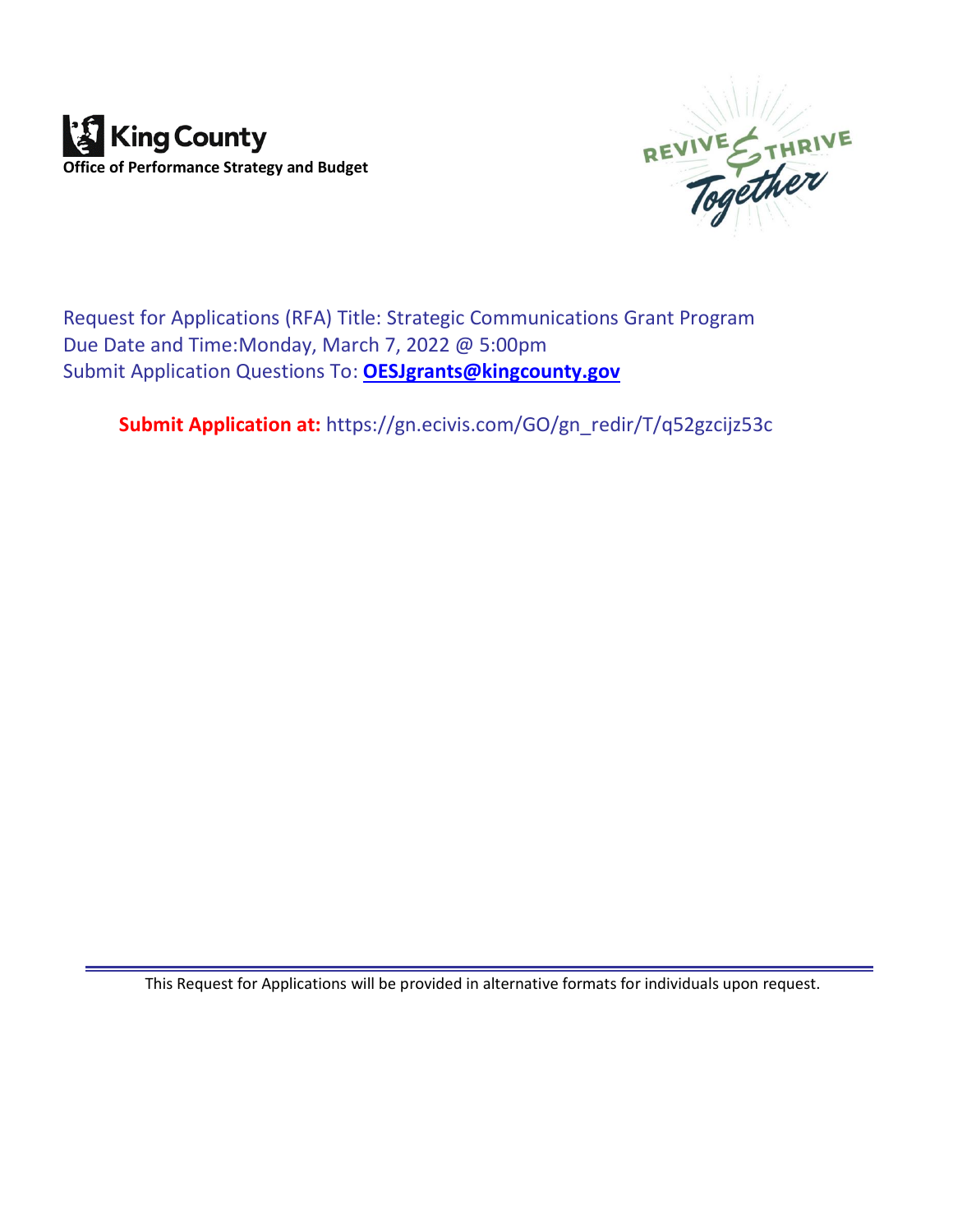#### **DEFINITION OF WORDS AND TERMS APPLICABLE ONLY TO INSTRUCTION OF THE RFA**

Words and terms shall be given their ordinary and usual meanings. Where used in the Agreement documents, the following words and terms shall have the meanings indicated. The meanings shall be applicable to the singular, plural, masculine, feminine and neuter of the words and terms.

| Addendum/Addenda:                                                        | Written additions, deletions, clarification, interpretations, modifications or<br>corrections to the solicitation documents issued by PSB during the Application<br>period and prior to award.                                                                                                                                                                                                                                                                                                         |
|--------------------------------------------------------------------------|--------------------------------------------------------------------------------------------------------------------------------------------------------------------------------------------------------------------------------------------------------------------------------------------------------------------------------------------------------------------------------------------------------------------------------------------------------------------------------------------------------|
| Applicant:                                                               | Individual, association, partnership, firm, company, corporation or a<br>combination thereof, including joint ventures, submitting an Application to<br>perform the Work.                                                                                                                                                                                                                                                                                                                              |
| <b>Application Evaluators:</b>                                           | Team of people appointed by the County to evaluate the Applications, conduct<br>discussions, score the Applications and make recommendations.                                                                                                                                                                                                                                                                                                                                                          |
| <b>Competitive Range:</b>                                                | The Competitive Range consists of the Applicants that have a reasonable<br>chance of selection for award. The Application Evaluators (AE) shall conduct the<br>initial evaluation of the Applications considering price and Evaluation Factors<br>established in the RFA. The Buyer and Project Manager/AE together shall<br>compare the evaluations and determine the Competitive Range. The<br>Competitive Range may be reduced after the evaluation of additional<br>information, and negotiations. |
| Criteria,<br><b>Evaluation Criteria or</b><br><b>Evaluation Factors:</b> | The elements cited in the RFA that the County shall examine to determine the<br>Applicants understanding of the requirements; technical, business and<br>management approach; key personnel; qualification and experience of the<br>Applicant; potential for successfully accomplishing the Agreement; risk<br>allocation and the probable cost to the County.                                                                                                                                         |
| Days:                                                                    | Calendar days.                                                                                                                                                                                                                                                                                                                                                                                                                                                                                         |
| <b>RFA:</b>                                                              | Request for Applications, also known as the solicitation document.                                                                                                                                                                                                                                                                                                                                                                                                                                     |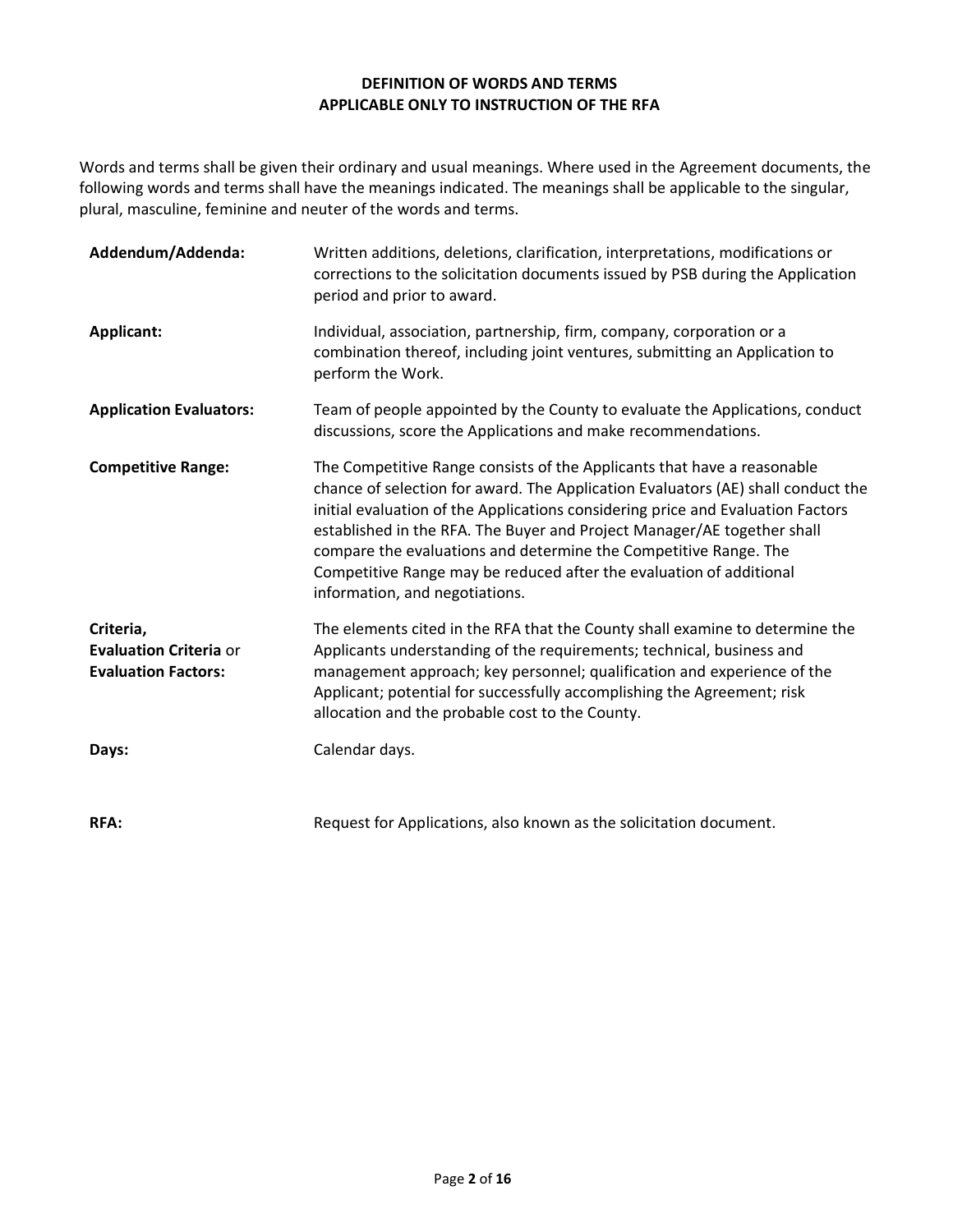#### **SECTION 1: GRANT PROGRAM SCOPE OF WORK**

# **1.1 INTRODUCTION**

On March 11, 2021, President Biden signed the American Rescue Plan Act (ARPA) into law. Section 9901 of ARPA amended Title VI of the Social Security Act to add section 603, which establishes the Coronavirus Local Fiscal Recovery Fund (CLFR). King County, Washington was provided a CLFR distribution directly by the U.S. Treasury and is empowered to utilize this funding for costs associated with responding to the COVID-19 public health emergency and its negative economic impacts.

With the passage of ARPA, the county moved decisively to initiate its recovery plan. King County Executive Dow Constantine and the King County Council enacted an emergency supplemental budget to launch a portfolio of programs designed to continue funding the COVID response and make equitable economic recovery investments in the community, with a focus on the people and places disproportionately impacted by the pandemic. Under the banner "Revive and Thrive Together," these programs are designed to create a permanent and positive difference for all people in the county.

Ordinance 19289 passed by King County Council on May 25, 2021, adds \$1,750,000 for the Office Equity and Social Justice (OESJ) for administrative costs to equitably increase awareness of and access to the broad spectrum of King County CLFR-related programs, grants, and contracts. The intent of this particular funding is to provide support for more accessible and effective communications strategies within communities and sectors experiencing the most negative economic impacts combined from systemic racism and COVID-19.

The early months of the COVID-19 pandemic further cemented the intersectional impacts of two crises: systemic racism and COVID-19. On June 11, 2020, the Executive along with King County Public Health declared that racism is a public health crisis, citing "all of King County government are committed to implementing a racially equitable response to this crisis, centering on community...Using the current pandemic as an example, we see how COVID-19 is a new crisis on top of the existing crisis of racism, and we see how racism – despite amazing community resiliency – is an underlying root cause of the disproportionate impacts on communities of color." The combination of these two crises continues to have disproportionately large and cumulative ramifications for Black, Indigenous, and other People of Color (BIPOC) communities, immigrants, refugees, people with language access needs, cultural communities, low-income people, and sectors such as creative economy and essential workforce (i.e., social, health and other services sectors).

#### **1.2 OBJECTIVES**

The Strategic Communications Campaign Program intends to contract with eligible and qualified organizations to assist King County in the conceptualization, planning, organization, and implementation of a mixed media, multi-tiered campaign. The campaign is intended to leverage earned, owned, and paid media and community communications channels to equitably increase awareness of and access to information about King County Revive & Thrive programs, grants, contracts, and support services available to individuals, communities, and sectors. Often the communities who are most in need, are least aware of the investments directed to help them recover, because the County often has insufficient strategic communications specifically focused on this purpose.

The specific objectives sought by the program are two-fold:

• Expand equitable access to information about grant opportunities and support services available to King County residents negatively impacted by the pandemic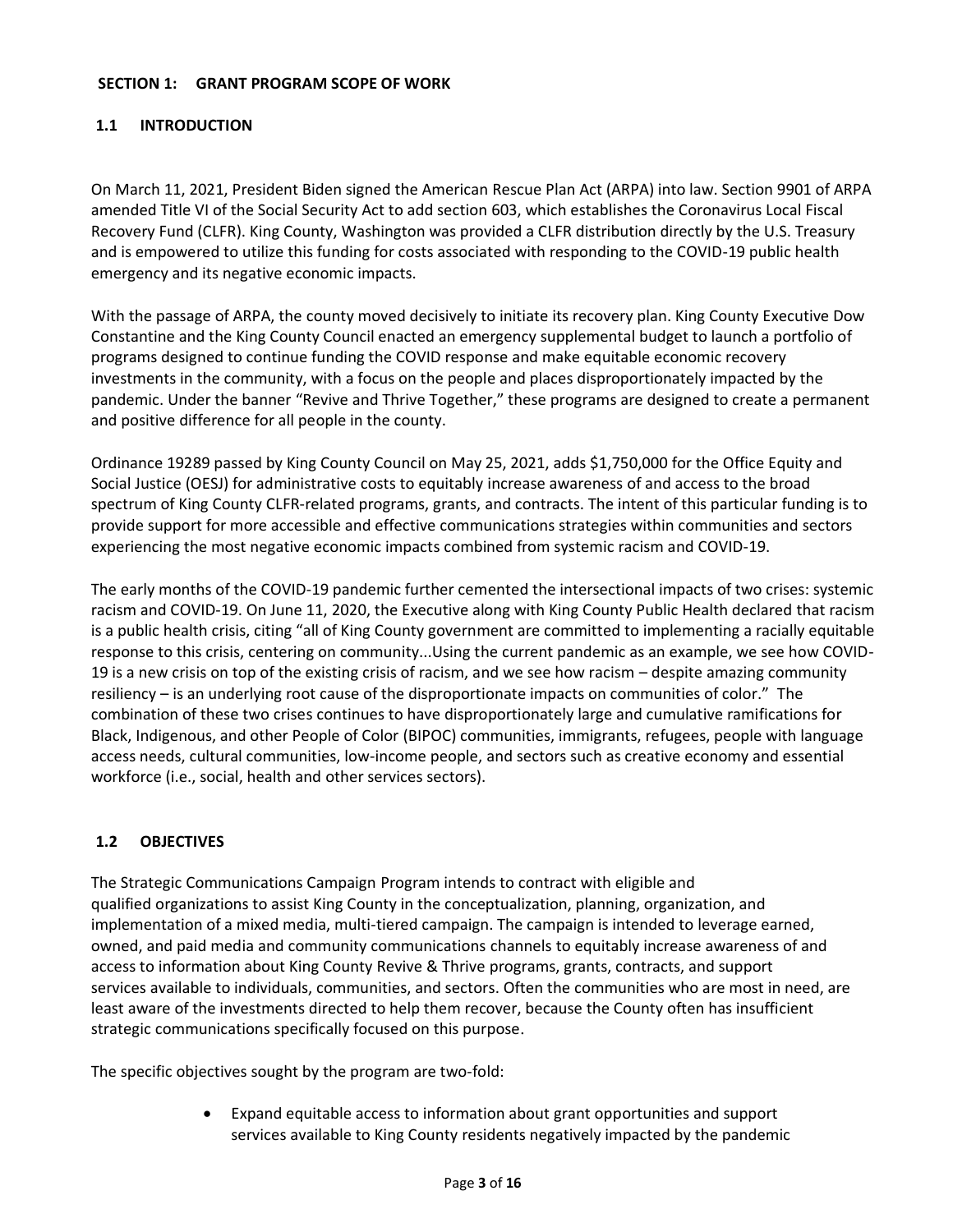• Increase awareness among the broader King County population about how King County is using CLFR funding to support equitable recovery of King County communities

By pursuing these objectives, King County wishes to create a feedback loop between King County and residents so King County better understands how its Revive & Thrive efforts are impacting the lives of communities, families, and individuals; encourage greater transparency in how King County is spending COVID funds and applies its anti-racist and pro-equity approaches to the allocation of these resources; and ultimately increase King County's accountability to county residents. King County hopes that this program will further strengthen the capacity of the contracted entities to mobilize public awareness and seek greater government transparency and accountability to the public.

# **1.3 PROGRAM DESCRIPTION**

The Strategic Communications Campaign Program responds to an urgent need for more concerted, strategic communications between King County and communities focused on ensuring equitable and effective distribution of public resources to mitigate the negative impacts of the COVID-19 pandemic on King County communities and aid their recovery from the pandemic. King County's Office of Equity and Social Justice (OESJ) views this need as an opportunity for a strategic communications partnership, a new kind of partnership grounded on purposeful exchange of information between King County and the public through community partners. To better explain the partnership and the envisioned information exchange, OESJ has created the following Visual Program Map.



# **Strategic Communications Campaign Program Map**



The services sought through the Strategic Communications Campaign Program include:

- Production of articles or storytelling series aligned with the program objectives, such as:
	- $\circ$  Stories and reports capturing the on-the-ground impact of CLFR programs,
	- o Materials to broadcast grant opportunities and support services through King County and other funding sources
- Media buys (e.g., a paid social media advertising campaign)
- Design and production of materials (e.g., video, graphics, artwork, print, newsletters, distribution text messages, flyers)
- Recurrent event series (e.g., a recurring Facebook Live forum that lets community ask questions)
- Landscape analysis/research of COVID-19 resources and spending (e.g., data journalism)
- Translation of communication materials in tandem with other activities on this list
- Development of culturally relevant messaging for a social media and newsletter campaign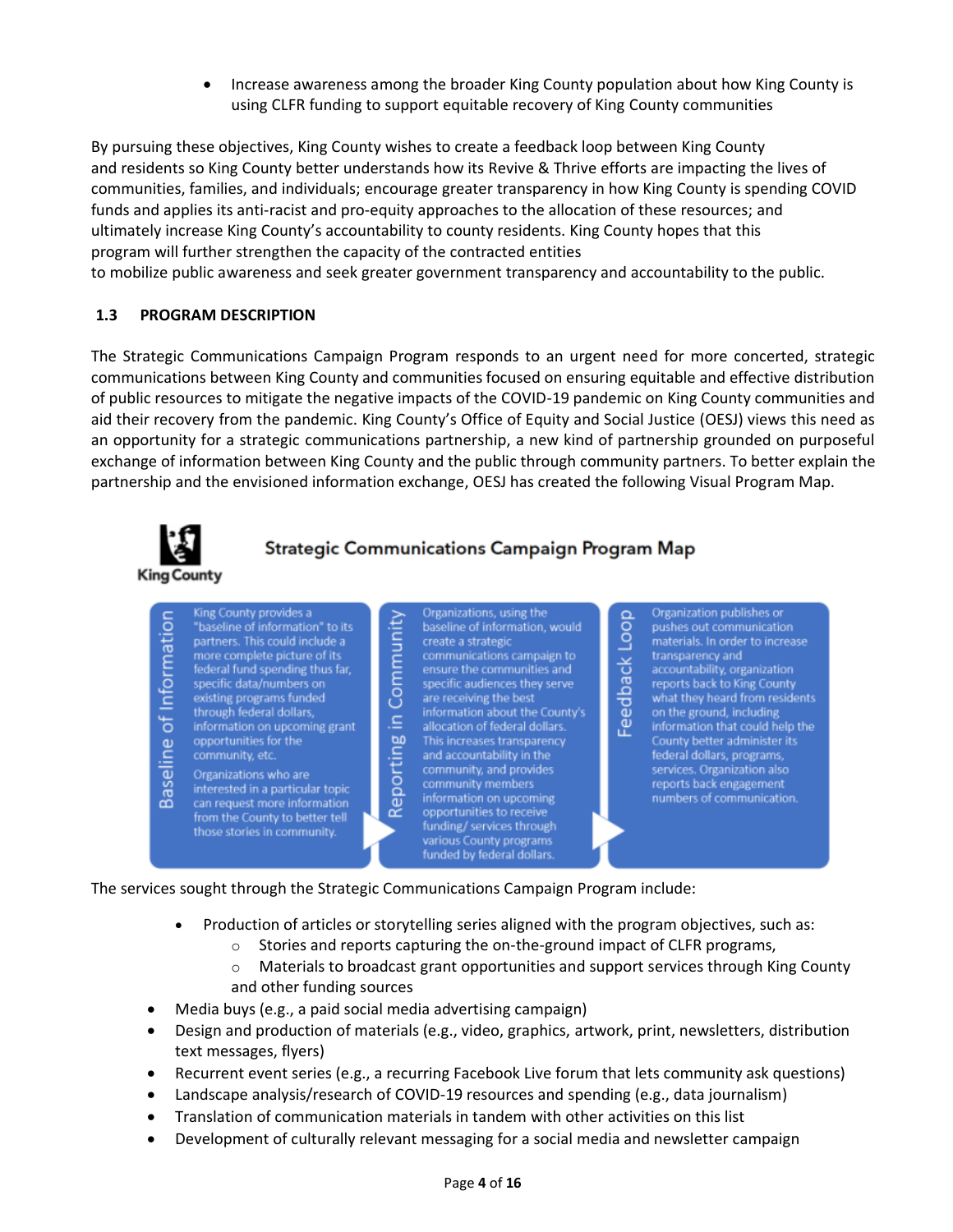• Additional communication materials/channels that would be effective in reaching communities served by an organization or media outlet

# All communications services must be delivered in a culturally and linguistically

appropriate manner and must cater to sectors or groups most negatively impacted by both systemic racism and the COVID-19 pandemic. For the purposes of this program, "most negatively impacted by both systemic racism and COVID-19" include BIPOC individuals and communities, immigrants, refugees, low-income, unstably housed, small businesses, un/underemployed, artists, service industry essential workers, and others who have otherwise been disproportionately impacted by the pandemic.

The County and its partners will have a shared interest in accountability and transparency. Partners may find King County's allocation of its federal resources may raise issues that require a critique of the County. King County expects its partners to maintain independence and journalistic integrity, while providing King County the opportunity to adjust and correct issues raised for the good of the community.

Applicants should specify what services from the above they will provide, their approach to delivering these services, frequency and volume of deliverables, and an estimated budget to carry out this work. Awardees will share with King County the communication "products" as their deliverables. During the award process, King County will work with each organization/media outlet to determine the best reporting format for their campaign. This could include, for example, links to stories, videos, podcasts produced, a report on social media advertising campaign engagement, etc.

# Eligible entities:

- Community-based news outlets
	- o Newspapers
	- o News website
	- o Radio stations (traditional broadcast or digital)
	- o Digital media
	- o Podcast
- Communications firms with demonstrated ability and experience to reach communities most impacted by both systemic racism and COVID-19
	- o Community-based organizations (for-profit or nonprofit) providing communication services within normal business operations and with demonstrated relationships with communities most impacted by both systemic racism and COVID-19
- Artists and creators with proven community reach and communication channels

# **1.4 PERFORMANCE INDICATORS**

Awardees will be expected to track and report (as part of quarterly progress and final reports) on the following indicators:

- Number of communications or stories delivered to an intended audience
- Number of interviews conducted to produce a story or a report capturing King County's impact on communities.
- Measures of reach or engagement (e.g., number of people who viewed a story posted on each social media channel, shared the story, commented on the story, took part in the Facebook Live forum, etc.)

# **1.5 PROGRAM PERIOD**

Program period is from signing through December 31, 2022, consistent with King County's current budgetary appropriation period. Applicants who are interested in a longer program period (extending into 2023) should clearly differentiate a two-part plan: one for spending all funds through December 31, 2022, and the second for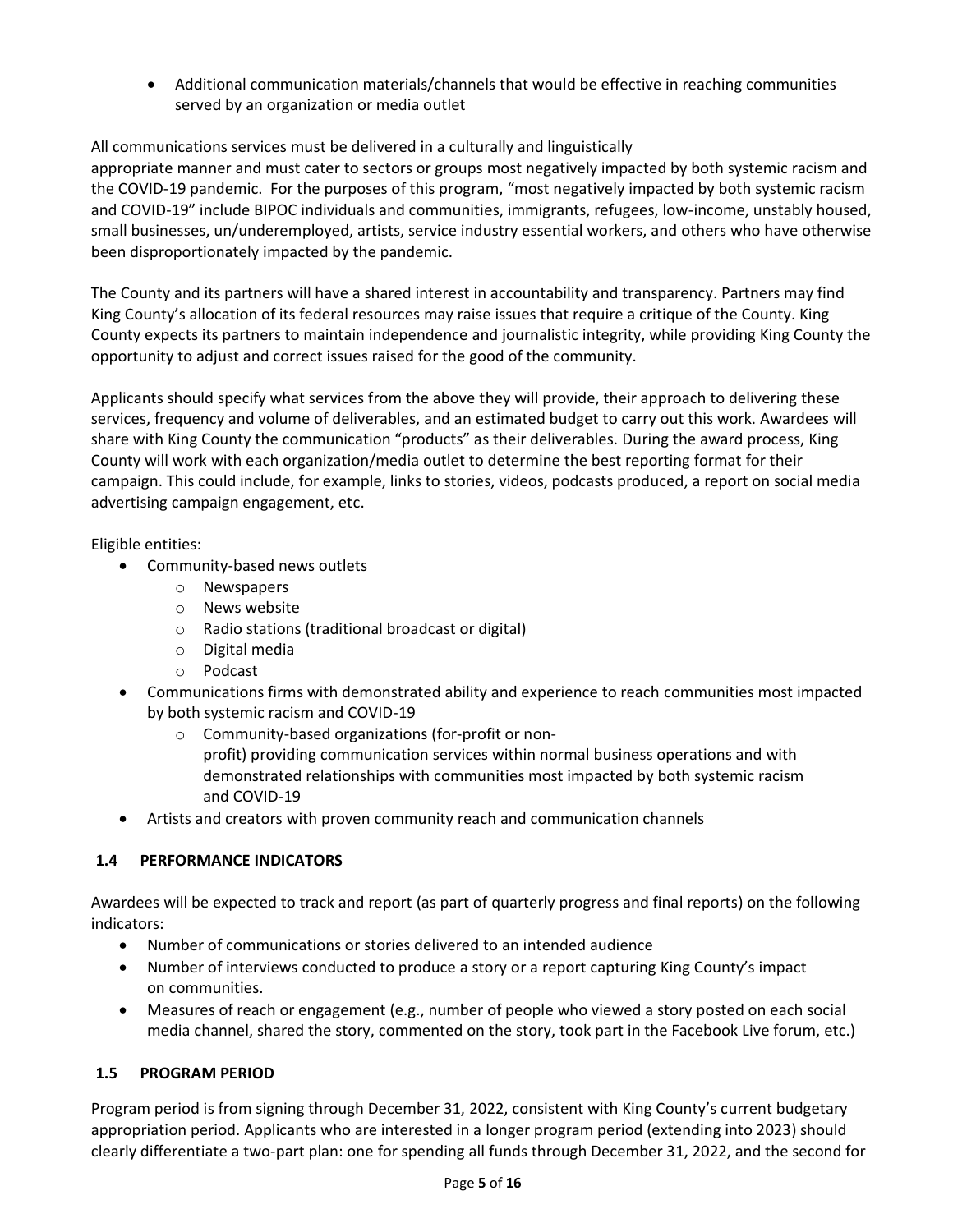spending the funds over a longer period of time extending into 2023. Activities extending into 2023 will require re-appropriation by King County Council and amendments to contract agreements. At this time, there is no certainty that this grant program would be extended into 2023.

#### **1.6 KEY MILESTONES AND DELIVERABLES**

| Milestone/deliverable      | <b>Timeline</b>                                                                                      |
|----------------------------|------------------------------------------------------------------------------------------------------|
| Application form           | Monday, March 7 at 5pm                                                                               |
| Workplan                   | 2 weeks following award signing                                                                      |
| Monitoring calls           | Monthly                                                                                              |
| <b>Invoices</b>            | Monthly (template attached)                                                                          |
| Quarterly progress reports | - 2 weeks following end of the calendar quarter (e.g., April 15, 2022,<br>for $Q1.2022$ )            |
|                            | - Summary of the work in the reporting period (template attached)                                    |
|                            | - List of communication products delivered in the reporting quarter<br>to be provided as an addendum |
|                            | - Compilation of communication products delivered in the reporting                                   |
|                            | quarter to be provided as an addendum                                                                |
| Final report               | - 30 days following the end of the period of performance                                             |
|                            | - Summary of the work for the entire period of performance                                           |
|                            | (template attached)                                                                                  |
|                            | - List of all communication products delivered over the course of the                                |
|                            | contract, to be provided as an addendum                                                              |
|                            | Compilation of communication products not previously provided                                        |

## **1.7 PROGRAM BUDGET**

The total budget for this program is \$1,750,000. Maximum awards are \$150,000 per organization and may be adjusted to achieve equitable allocation and opportunities for community capacity-building where needs are greatest. King County will evaluate all submitted proposals and award as many contracts as qualified up to the total amount with attention to communities reached.

# **Funds will be disbursed to recipients through a** *reimbursement process* **based on monthly invoices and supporting documentation**. **Advance payments can be made available for specific needs, on request and are subject to approval prior to agreement signing.**

Recipients are responsible for meeting the administrative, financial record keeping, and programmatic reporting requirements as outlined in the final contract and consistent with 2 CFR 200. Please refer to the *Documentation Requirement Checklist*.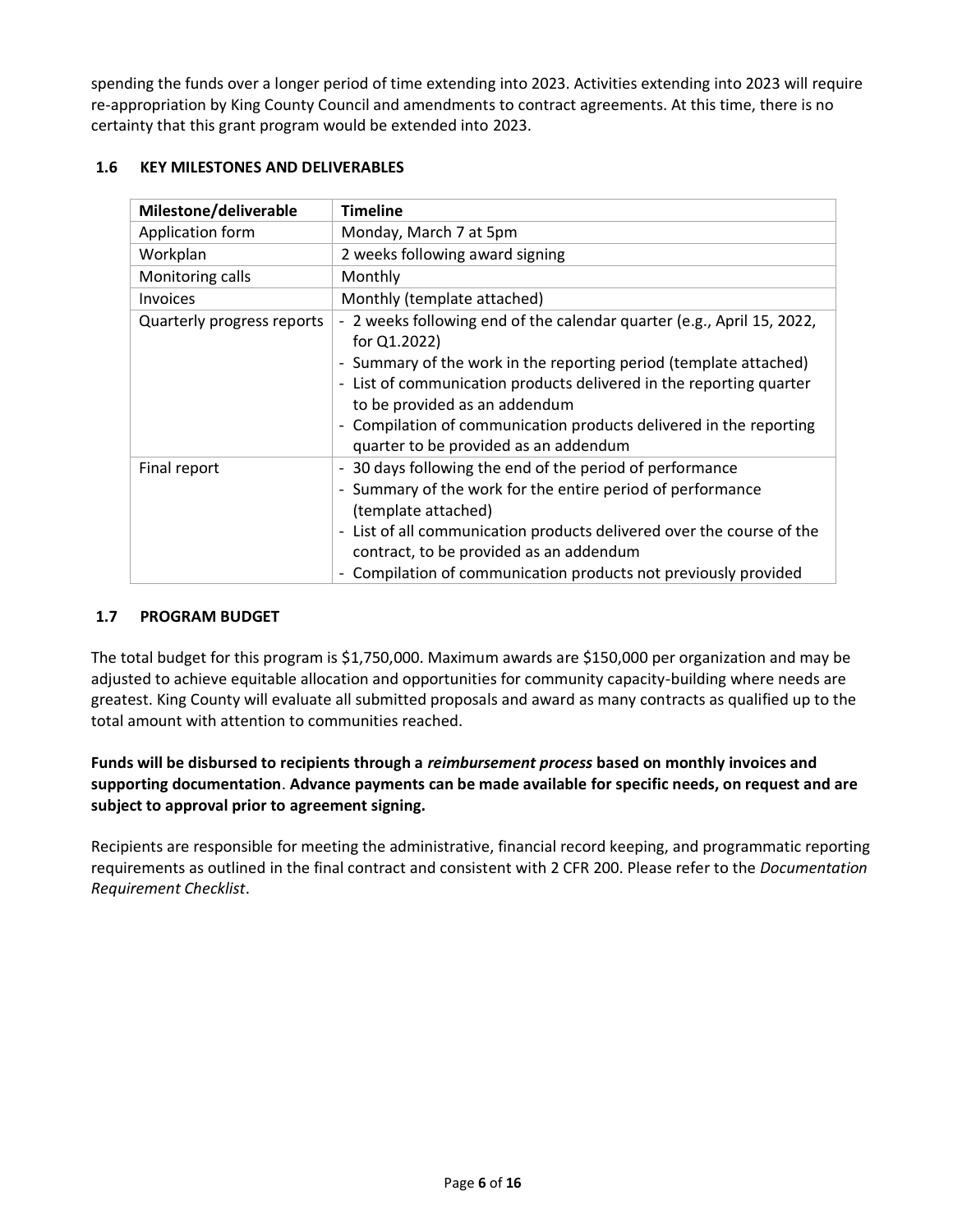#### **SECTION 2: APPLICATION INSTRUCTIONS**

## **2.1 Application Submission**

Applicants must use the application form available on the county's website at https://gn.ecivis.com/GO/gn\_redir/T/q52gzcijz53c</u>. Applications must be filled out fully and completely including all required document uploads.

Applications will only be accepted from Applicants able to complete the delivery of goods or services described in the specifications. Joint ventures shall submit one Application for the team, with accompanying proof of the joint venture agreement.

## **2.2 Late Applications**

Applications and modifications of Applications received after the exact hour and date specified for receipt will not be considered.

## **2.3 Cancellation of RFA or Postponement of Application Opening**

The County reserves the right to cancel this RFA at any time. The County may change the date and time for submitting Applications prior to the date and time established for submittal.

## **2.4 Addenda**

If at any time, the County changes, revises, deletes, clarifies, increases, or otherwise modifies the RFA, the County will issue a written Addendum to the RFA.

## **2.5 Questions and Interpretation of the RFA**

No oral interpretations of the RFA will be made to any Applicant. All questions and any explanations must be requested in writing and directed to the Contract Specialist identified on page 1. Oral explanations or instructions are not binding. Any information modifying a solicitation will be furnished to all Applicants by addendum. Communications concerning this Application, with other than the listed Contract Specialist may cause the Applicant to be disqualified.

#### **2.6 Examination of Application and Agreement Documents**

The submission of an Application shall constitute an acknowledgement upon which the County may rely that the Applicant has thoroughly examined and is familiar with all requirements and documents pursuant with the RFA, including any addenda and has reviewed and inspected all applicable statutes, regulations, ordinances and resolutions addressing or relating to the goods or services to be provided hereunder.

The failure of an Applicant to comply with the above requirement shall in no way relieve the Applicant from any obligations with respect to its Application or to any Agreement awarded pursuant to this RFA. No claim for additional compensation shall be allowed which is based upon a lack of knowledge or misunderstanding of this RFA.

#### **2.7 Cost of Applications**

The County is not liable for any costs incurred by Applicant in the preparation and evaluation of Applications submitted. Samples of items required must be submitted to location and at time specified.

#### **2.8 Modifications of Application or Withdrawal of Application Prior to Application Due Date**

At any time before the time and date set for submittal of Applications, an Applicant may submit a modification of an Application previously submitted to the County. All Application modifications shall be made in writing, executed and submitted in the same form and manner as the original Application.

Applications may be withdrawn by written notice received prior to the exact hour and date specified for receipt of Applications. An Application also may be withdrawn in person by an Applicant or authorized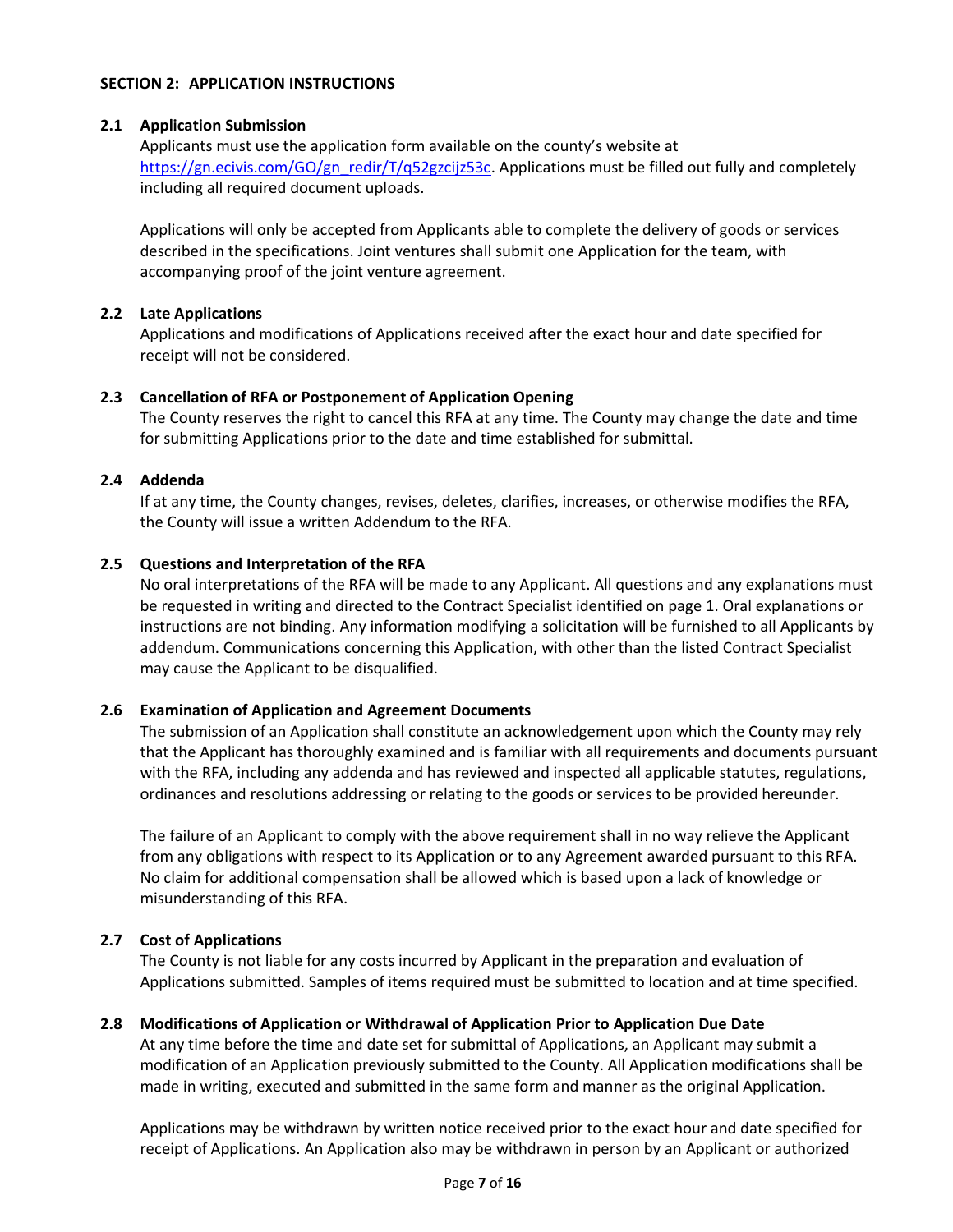representative provided their identity is made known and they sign a receipt for the Application, but only if the withdrawal is made prior to the exact hour and date set for receipt of Applications. All requests for modification or withdrawal of Applications, whether in person or written, shall not reveal the amount of the original Application.

## **2.9 Application Withdrawal after Public Opening**

Except for claims of error granted by the County, no Applicant may withdraw an Application after the date and time established for submitting Applications, or before the award and execution of an Agreement pursuant to this RFA, unless the award is delayed for a period exceeding the period for Application effectiveness.

Requests to withdraw an Application due to error must be submitted in writing along with supporting evidence for such claim for review by the County. Evidence must be delivered to the County within two (2) Days after request to withdraw. The County reserves the right to require additional records or information to evaluate the request. Any review by the County of an Application and/or any review of such a claim of error, including supporting evidence, creates no duty or liability on the County to discover any other Application error or mistake, and the sole liability for any Application error or mistake rests with the Applicant.

## **2.10 Error and Administrative Corrections**

The County shall not be responsible for any errors in Applications. Applicants shall only be allowed to alter Applications after the submittal deadline in response to requests for clarifications or Best and Final Offers by the County. The County reserves the right to allow corrections or amendments to be made that are due to minor administrative errors or irregularities, such as errors in typing, transposition or similar administrative errors.

#### **2.11 Application Content Requirements**

- A. Responses to application questions
- B. Completed OESJ Budget Template

#### **2.12 Budget Proposal/Request Instructions**

The *Budget* must be submitted with visible formulas and references, including itemization of the requested ARPA CLFR PSB grant award and other funding sources for the program amounts. Files must not contain any hidden or otherwise inaccessible cells. The Budget must include the following, at a minimum:

- Summary Budget, inclusive of all program costs (federal and non-federal), broken out by specified major budget category for activities implemented by the Applicant and any potential sub-applicants for the entire period of the program.
- Detailed Budget, including a breakdown by provided grant period, sufficient to allow King County to determine that the costs represent a realistic and efficient use of funding to implement the applicant's program and are allowable in accordance with the cost principles found in 2 CFR 200 Subpart E.

Instructions for filling out the OESJ Budget Template are included on the "Instruction" tab within the Budget file.

#### **2.13 Compliance with RFA Terms, Attachments and Addenda**

The County intends to award an Agreement based on the terms, conditions, attachments and addenda contained in this RFA. Applicants shall submit Applications, which respond to the requirements of the RFA.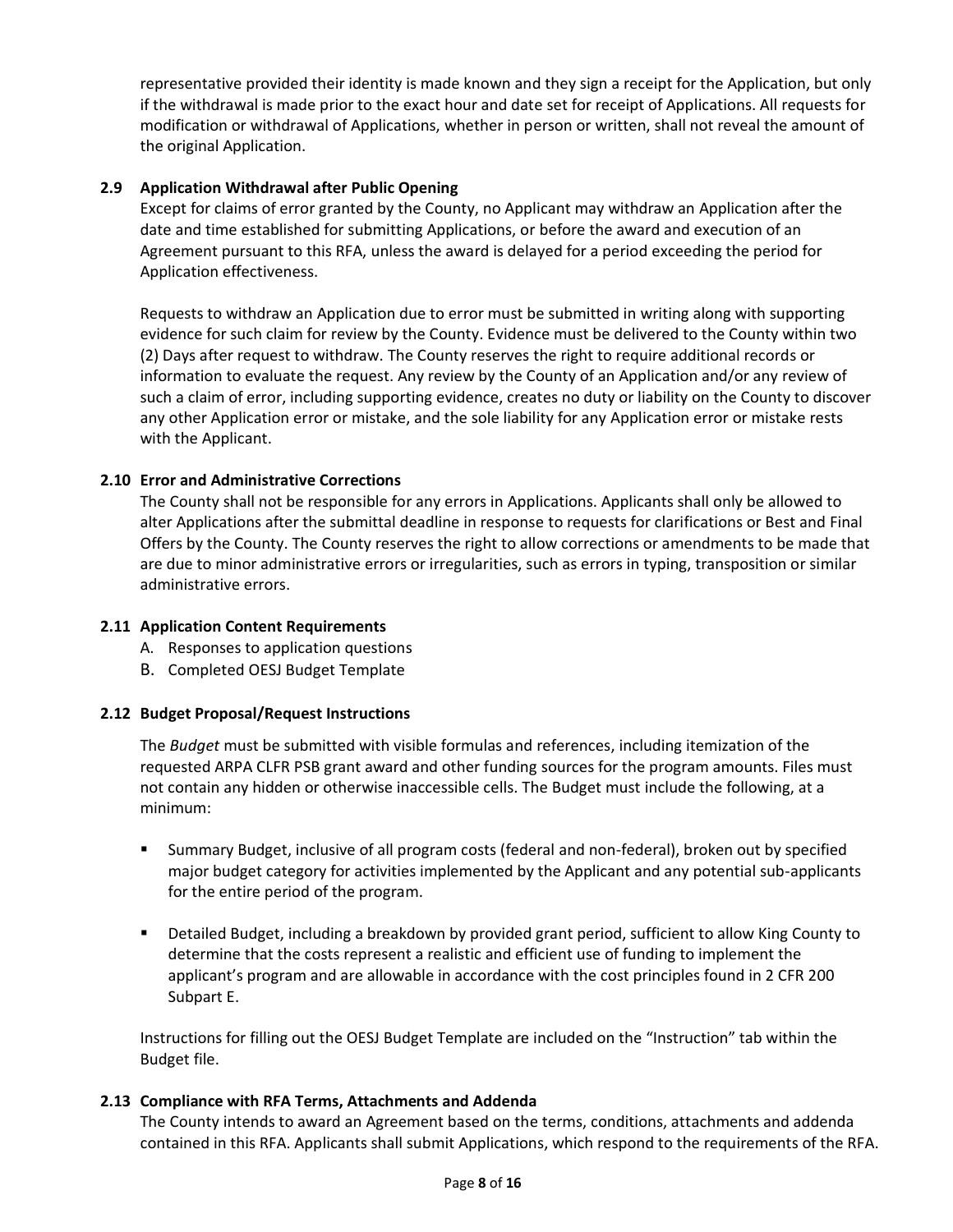Applicants are strongly advised not to take exceptions to the terms and conditions, attachments and addenda; exceptions may result in rejection of the Application. An exception is not a response to an Application requirement. If an exception is taken, a "Notice of Exception" must be submitted with the Application. The "Notice of Exception" must identify the specific point or points of exception and provide an alternative.

The County reserves the right to reject any Application for any reason including, but not limited to, the following:

- An Application is incomplete, obscure, irregular or lacking necessary detail and specificity;
- An Application has qualifications, limitations, exceptions, or provisions attached to it;
- An Applicant (in the sole judgment of the County) lacks the qualifications or responsibility necessary to perform the Work;
- An Applicant is not registered or licensed as may be required by the laws of the state of Washington or local government agencies;
- An Applicant is not approved as being compliant with the requirements for equal employment opportunity;
- An Application for which an Applicant fails or neglects to complete and submit any qualifications information within the time specified by the County.

The County may, at its sole discretion, determine that an Application with a "Notice of Exception" merits evaluation. An Application with a "Notice of Exception" not immediately rejected may be evaluated, but its competitive scoring shall be reduced to reflect the importance of the exception. Evaluation and negotiation shall only continue with the Applicant if the County determines that the Application continues to be advantageous to the County.

In consideration for the County's review and evaluation of its Application, the Applicant waives and releases any claims against the County arising from any rejection of any or all Applications, including any claim for costs incurred by Applicants in the preparation and presentation of Applications submitted in response to this RFA.

Applications shall address all requirements identified in this RFA. In addition, the County may consider Application alternatives submitted by Applicants that provide cost savings or enhancements beyond the RFA requirements. Application alternatives may be considered if deemed to be in the County's best interests. Application alternatives shall be clearly identified.

#### **2.14 Insurance Requirements for Selected Applicant**

If an Applicant is selected for an agreement with King County, the subsequent agreement will include insurance requirements. Selected agencies shall furnish, at a minimum, Commercial General Liability, to include Products and Completed Operations, in the amount of \$1,000,000 combined single limit; \$2,000,000 aggregate. In addition, evidence of Workers' Compensation and Stop-Gap Employer's Liability for a limit of \$1,000,000.

Such liability policy/policies (except workers' compensation) shall be endorsed to include King County, and its appointed and elected officials, officers, agents and employees as additional insureds, for full policy limits.

King County reserves the right to approve deductible/self-insured retention levels and the acceptability of insurers. All deductibles/self-insured retentions are the sole responsibility of the Applicant. An insurance certificate and additional insured endorsement(s) will be required prior to signature of the agreement by King County.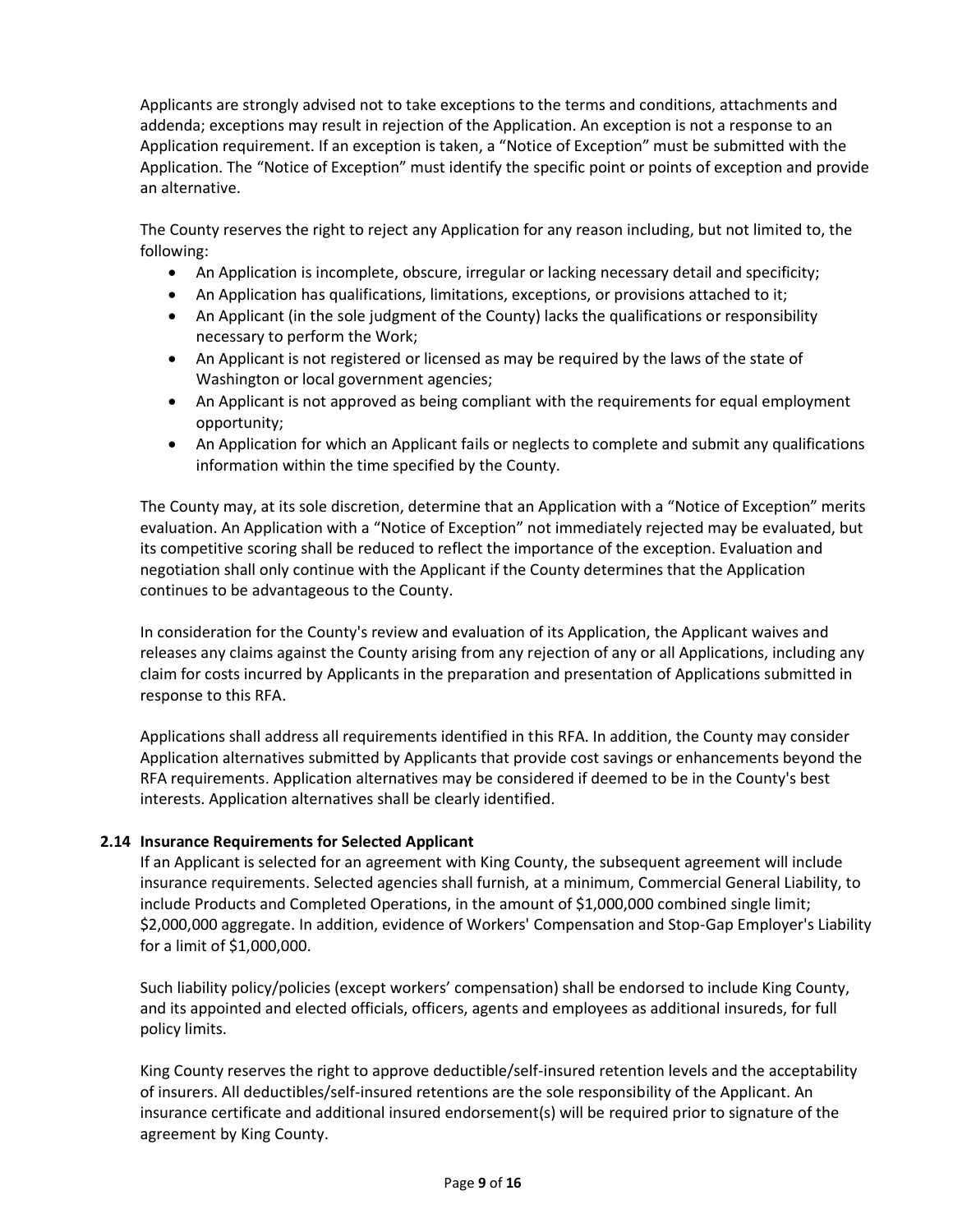# **2.15 Collusion**

If the County determines that collusion has occurred among Applicants, none of the Applications from the participants in such collusion shall be considered. The County's determination shall be final.

#### **2.16 Procedure When Only One Application Is Received**

If the County receives a single responsive, responsible Application, the County may request an extension of the Application acceptance period and/or conduct a price or cost analysis on such Application. The Applicant shall promptly provide all cost or pricing data, documentation and explanation requested by the County to assist in such analysis. By conducting such analysis, the County shall not be obligated to accept the single Application; the County reserves the right to reject such Application or any portion thereof.

#### **2.17 Appeal Procedures**

PSB will notify all respondents in writing of the acceptance or rejection of the response or Application and, if appropriate, the level of funding to be allocated. Written notification will be via email to the email address submitted on the Application response form. Any applicant wishing to appeal the decision must do so in writing within four (4) working days of the email notification of PSB's decision. An appeal must clearly state a rationale based on one or more of the following criteria:

- Violation of policies or guidelines established in this RFA.
- Failure to adhere to published criteria and/or procedures in carrying out the RFA process.

Appeals must be sent by email to the Contract Specialist indicated on the cover page. PSB will review the written appeal and may request additional oral or written information from the appellant organization. PSB will send a written decision to the email address submitted on the Application response form. This decision is final.

#### **2.18 Inclusion of Federal Funds**

- **EXECT All recipients must be eligible to receive federal funds and must not appear on suspension and** debarment/excluded parties lists.
- The Agreement awarded via this RFA will include Federal funding as noted in the Sample Grant Agreement/Contract Package (Appendix B).
- All recipients receiving, in aggregate, federal awards equal to or greater than \$30,000 (contractor or subrecipient) must obtain a Universal Identifier from the System for Award Management (SAM) by registering with SAM.gov.
- Registration with SAM.gov is not required for recipients of awards or subawards who are receiving assistance as a natural person, or those with a special exemption from a federal awarding agency.
- For contracts, grants, transfers made to other government entities, loans, direct payments, and payments to individuals that are *below \$50,000*, aggregate reporting is required.
- For each Contract, Grant, Loan, Transfer, or Direct Payment *greater than or equal to \$50,000,* King County is required to report following information to the U.S. Treasury:
	- $\circ$  Subrecipient identifying and demographic information (e.g., DUNS number and location),
	- o Award number (e.g., Award number, Contract number, Loan number),
	- o Award date, type, amount, and description,
	- o Award payment method (reimbursable or lump sum payment(s)),
	- o For loans, expiration date (date when loan expected to be paid in full),
	- o Primary place of performance,
	- o Related project name(s),
	- o Related project identification number(s) (created by the recipient),
	- o Period of performance start and end dates,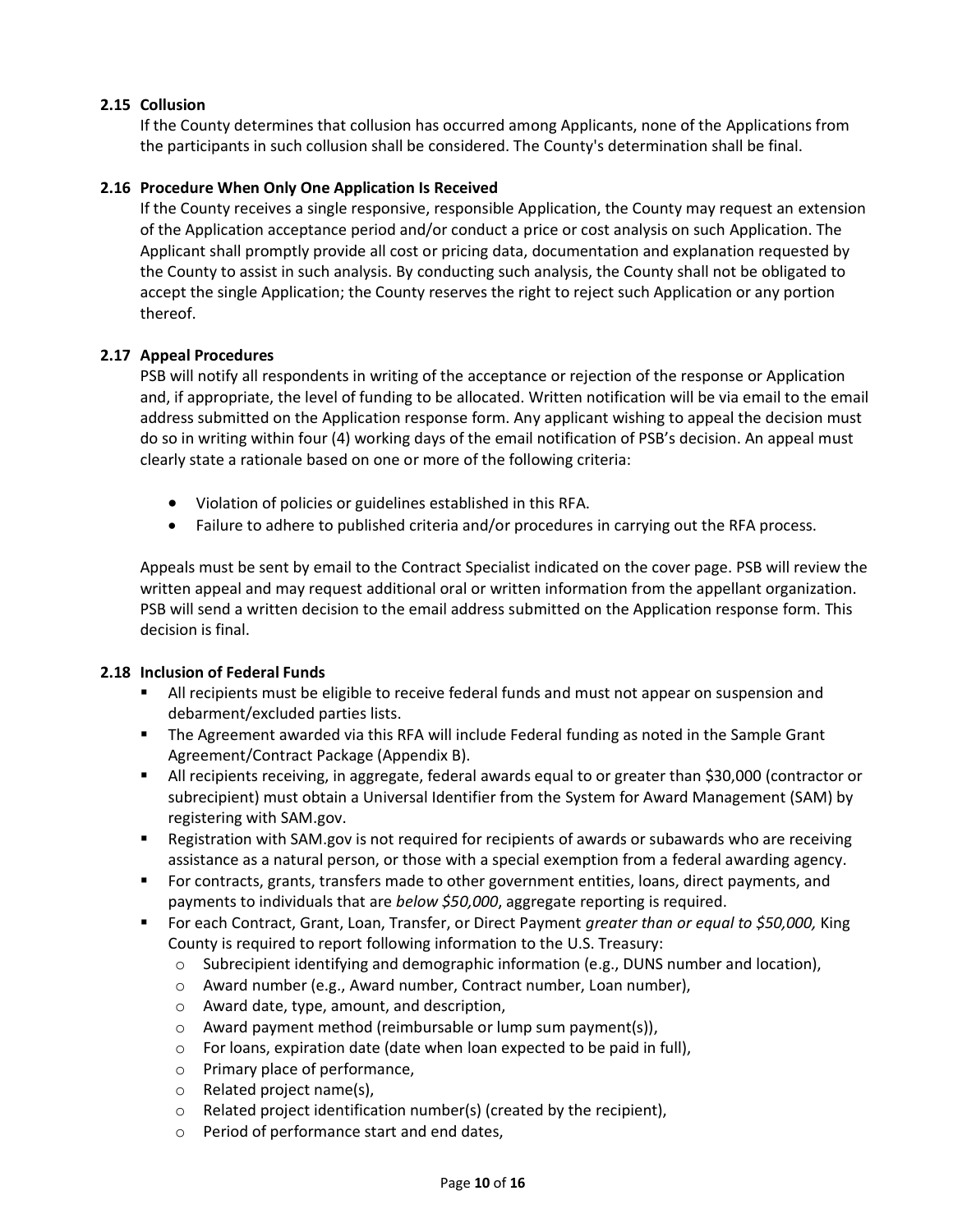- o Quarterly obligation amount,
- o Quarterly expenditure amount,
- o Additional programmatic performance indicators (see Section 1 Grant Program Scope of Work).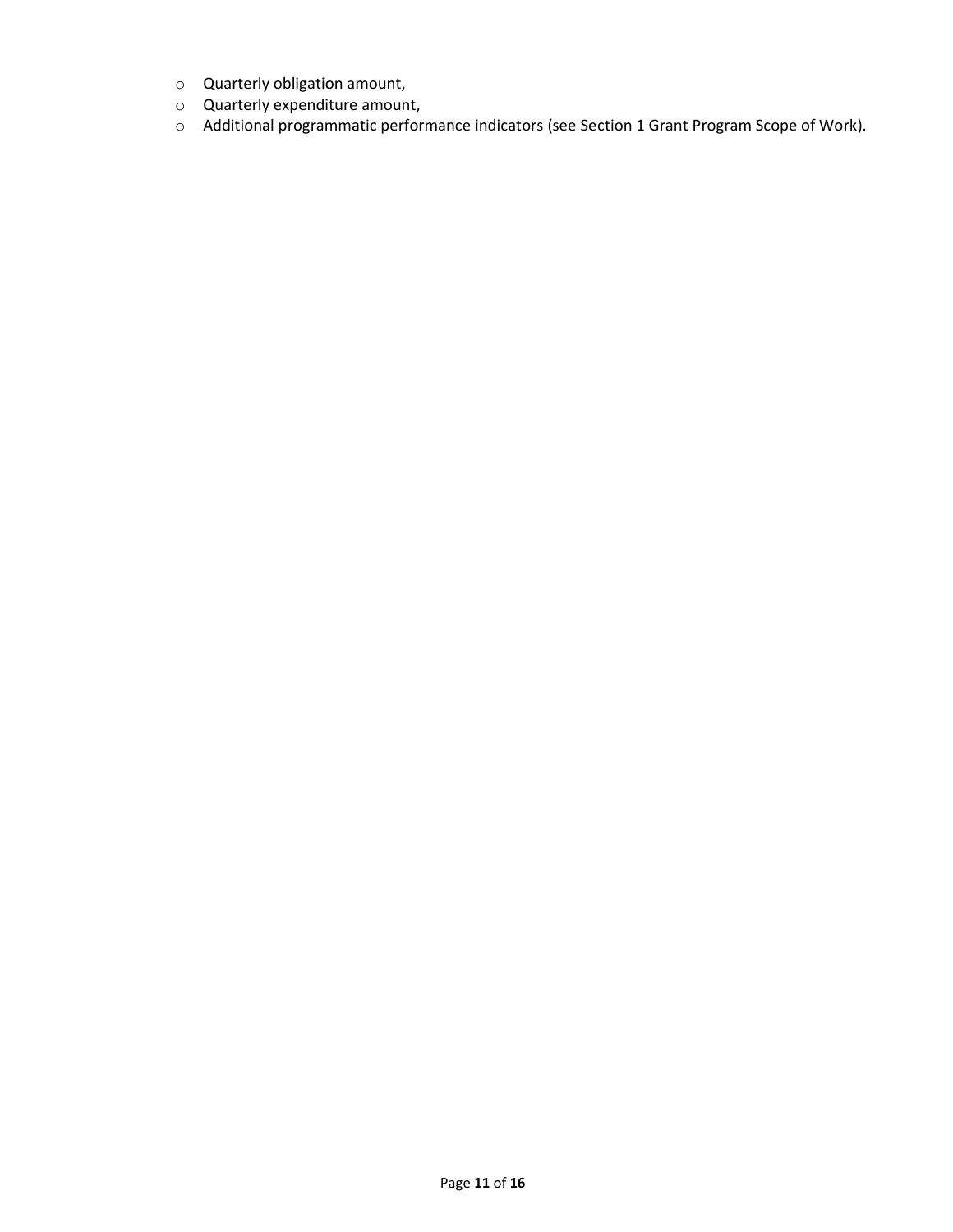#### **SECTION 3: APPLICATION EVALUATION AND AGREEMENT AWARD**

## **3.1 Application Evaluation**

- A. The County will evaluate Applications using the criteria set forth in this RFA. If deemed necessary, written and/or oral discussions, site visits or any other type of clarification of Application information may be conducted with those Applicants whose Applications are found to be potentially acceptable. Identified deficiencies, technical requirements, terms and conditions of the RFA, costs or prices, and clarifications may be included among the items for discussion. The discussions are intended to give Applicants a reasonable opportunity to resolve deficiencies, uncertainties and clarifications as requested by the County and to make the cost, pricing or technical revisions required by the resulting changes. In addition, the County may request additional business and administrative information.
- B. The County may find that an Applicant appears fully qualified to perform the Agreement or it may require additional information or actions from an Applicant. In the event the County determines that the Application is not within the Competitive Range the County shall eliminate the Application from further consideration.
- C. The evaluation of Applicants' Applications and additional information may result in successive reductions of the number of Applications that remain in the Competitive Range. If applicable to the solicitation, the firms remaining in the Competitive Range may be invited to continue in the Application evaluation process, and negotiations.
- D. The County may enter negotiations with one or more Applicants to finalize Agreement terms and conditions. Negotiation of an Agreement shall be in conformance with applicable federal, state and local laws, regulations and procedures. The objective of the negotiations shall be to reach agreement on all provisions of the proposed Agreement. In the event negotiations are not successful, the County may reject Applications.
- E. Agreement award, if any, shall be made by the County to the responsible Applicant whose Application best meets the requirements of the RFA, and is most advantageous to the County, taking into consideration all established evaluation factors. The County shall have no obligations until an Agreement is signed between the Applicant and the County. The County reserves the right to award one or more agreements as it determines to be in its best interest.

#### **3.2 Responsive and Responsible**

*Responsive:* The County will consider all the material submitted by the Applicant, and other evidence it may obtain otherwise, to determine whether the Applicant is in compliance with the terms and conditions set forth in this RFA.

*Responsible:* In determining the responsibility of the Applicant, the County may consider:

- the ability, capacity and skill to perform the Agreement and provide the service required;
- the character, integrity, reputation, judgment and efficiency;
- financial resources to perform the Agreement properly and within the times proposed;
- the quality and timeliness of performance on previous agreements with the County and other agencies, including, but not limited to, the effort necessarily expended by the County and other agencies in securing satisfactory performance and resolving claims;
- compliance with federal, state and local laws and ordinances relating to public contracts;
- other information having a bearing on the decision to award the Agreement.

Failure of an Applicant to be deemed responsible or responsive may result in the rejection of an Application.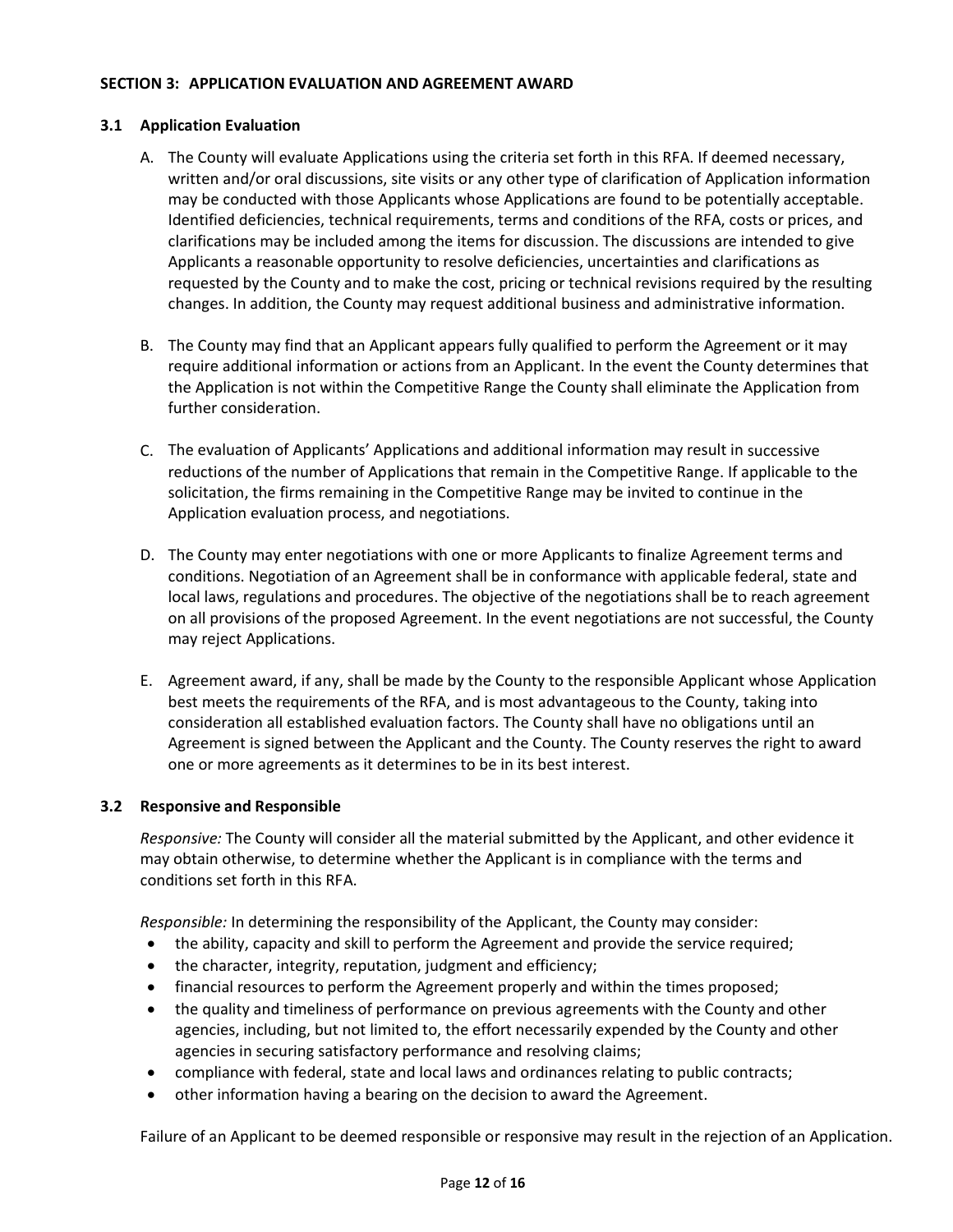# **3.3 Financial Resources and Auditing**

If requested by the County, prior to the award of an Agreement, the Applicant shall submit proof of adequate financial resources available to carry out the execution and completion of work required by this Agreement.

King County reserves the right to audit the Recipient throughout the term of this Agreement to assure the Recipient's financial fitness to perform and comply with all terms and conditions contained within this Agreement. King County will be the sole judge in determining the Recipient's financial fitness in carrying out the terms of this Agreement.

## **3.4 Evaluation Criteria and Application Scoring**

Applications will be reviewed and evaluated by a committee of Application Evaluators. The process for choosing projects will include evaluation of the narrative and accompanying documents. Below are the criteria that will be used by the review committee during the evaluation/review process**.** 

| <b>Criterion</b>                               | <b>Criterion Description</b>                                                                                                                                                                                                                                                                                                                                                                                                                                                                                                                                                                                                                                                                                                                                                                                                                                                                                                                                                       | <b>Points</b> |
|------------------------------------------------|------------------------------------------------------------------------------------------------------------------------------------------------------------------------------------------------------------------------------------------------------------------------------------------------------------------------------------------------------------------------------------------------------------------------------------------------------------------------------------------------------------------------------------------------------------------------------------------------------------------------------------------------------------------------------------------------------------------------------------------------------------------------------------------------------------------------------------------------------------------------------------------------------------------------------------------------------------------------------------|---------------|
| Organizational<br>history, values<br>alignment | Ability of the organization to carry out the proposed scope of work and<br>produce intended outcomes (e.g, experience serving intended<br>beneficiary groups, experience delivering similar programs,<br>implementation plan, experience with qualitative and quantitative data<br>collection and reporting.<br>Organization reaches communities most impacted by racism, the<br>$\bullet$<br>pandemic, and its intersectionalities, including BIPOC communities,<br>immigrants, refugees, people with language access needs, cultural<br>communities, low-income people, and sectors such as creative economy<br>and essential workforce (e.g., social, health and other services sectors).<br>Existing engaged audience and their previous work with the audience<br>Their equity, racial and social justice values are clearly reflected in their<br>organization's mission, vision and values, and equity and social justice is<br>mirrored in its programming and leadership. | 25            |
| Audience and<br>Communications<br>Strategy     | Clearly demonstrates extensive reach and trusted relationships across<br>$\bullet$<br>King County within audience(s)/communities most impacted by both<br>racism and the negative impacts of the pandemic.<br>Clearly demonstrates an understanding of their audience(s)/<br>$\bullet$<br>communities, including unique and nuanced communication needs and<br>strategies that are most effective.<br>Clearly demonstrates applying targeted universalism in their<br>communication methods and strategies as it related to their segmented<br>and diverse audience(s)/communities' needs.<br>Clearly demonstrates why they are seen as the trusted communication<br>channel(s) to their audience(s)/communities.<br>Clearly demonstrates a strong understanding of their audience(s)/<br>$\bullet$<br>communities' variable trust in government, including King County                                                                                                            | 30            |
| Timeline and<br>Deliverables                   | The organization is proposing and has the capacity to deliver the<br>$\bullet$<br>services requested by King County<br>Feasibility of the approach to delivering the services and achieving the<br>$\bullet$<br>intended outcomes<br>Capacity of the organization to adequately meet federal funding<br>reporting requirements<br>OR Expresses an interest/commitment in receiving technical assistance<br>and capacity building support from the County.                                                                                                                                                                                                                                                                                                                                                                                                                                                                                                                          | 30            |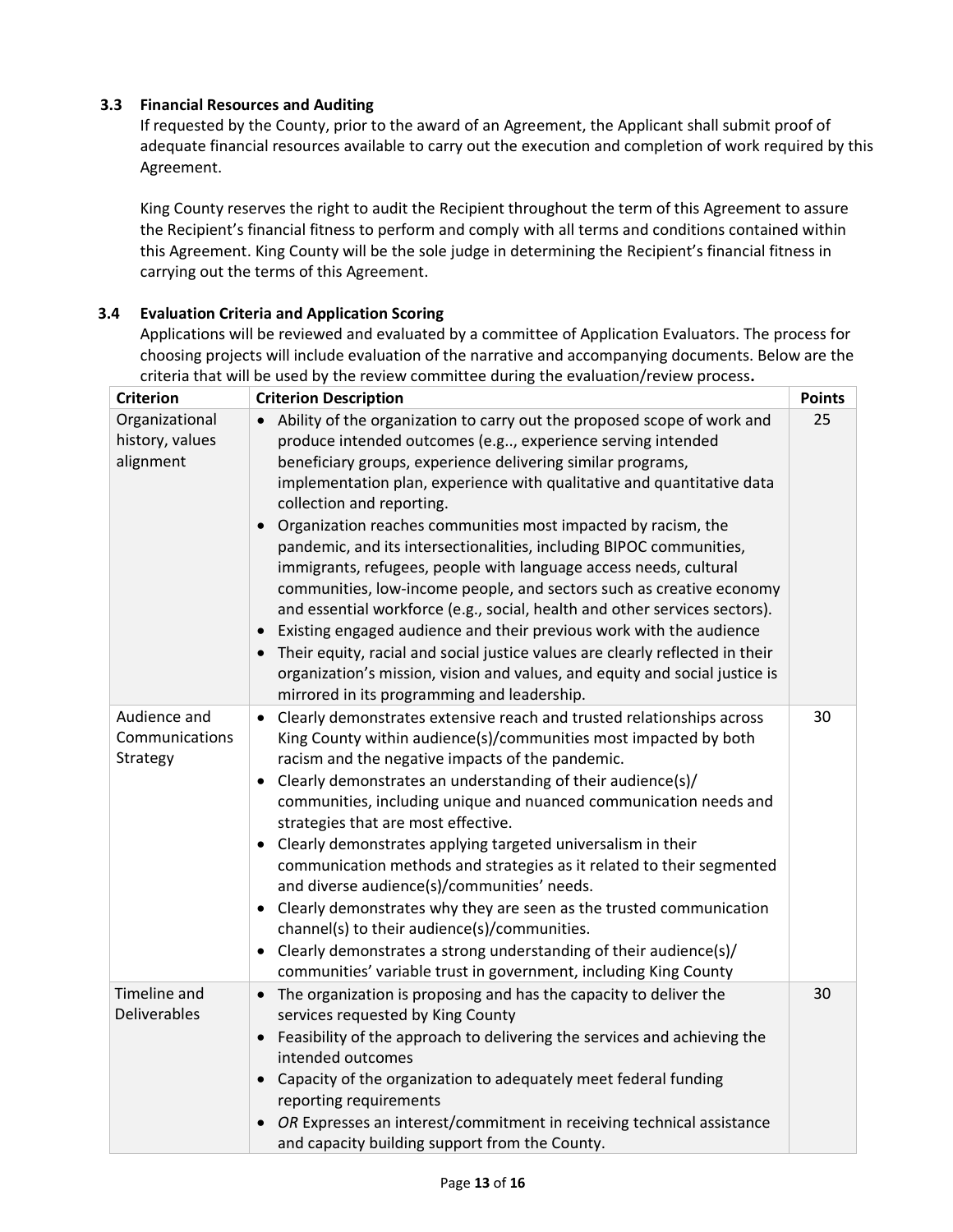| Budget and<br>Operations | Budget is complete, aligns with proposed activities and considers the<br>expenses allowed within ARPA funds, has clearly outlined assumptions.<br>Indirect rate/costs are substantiated.<br>Demonstrates an ability to do grant or fiscal administration, including<br>hiring and payroll, subcontracting; or provides fiscal sponsor<br>information. | 15  |
|--------------------------|-------------------------------------------------------------------------------------------------------------------------------------------------------------------------------------------------------------------------------------------------------------------------------------------------------------------------------------------------------|-----|
| <b>Total</b>             |                                                                                                                                                                                                                                                                                                                                                       | 100 |

King County will evaluate the budget/grant amount requested by the applicant to determine:

- whether the costs included in the application are allowable in accordance with the cost principles found in 2 CFR 200 Subpart E;
- whether the applicant's plans will achieve the program objectives with reasonable economy and efficiency; and
- the applicant's ability to perform the activities within the requested amount.

## **3.5 Public Disclosure of Applications**

This procurement is subject to the Washington Public Records Act, RCW (Revised Code of Washington) 42.56 et seq. Applications submitted under this RFA shall be considered public documents unless the documents are exempt under the public disclosure laws. After a decision to award the agreement has been made, the Applications shall be available for inspection and copying by the public.

If an Applicant considers any portion of its Application to be protected under the law, the Applicant shall clearly identify each such portion with words such as "CONFIDENTIAL," "PROPRIETARY" or "BUSINESS SECRET." If the County determines that the material is not exempt from public disclosure law, the County will notify the Applicant of the request and allow the Applicant ten (10) Days to take whatever action it deems necessary to protect its interests. If the Applicant does not take such action within said period, the County will release the portions of the Application deemed subject to disclosure. By submitting an Application, the Applicant assents to the procedure outlined in this subsection and shall have no claim against the County on account taken under such procedure.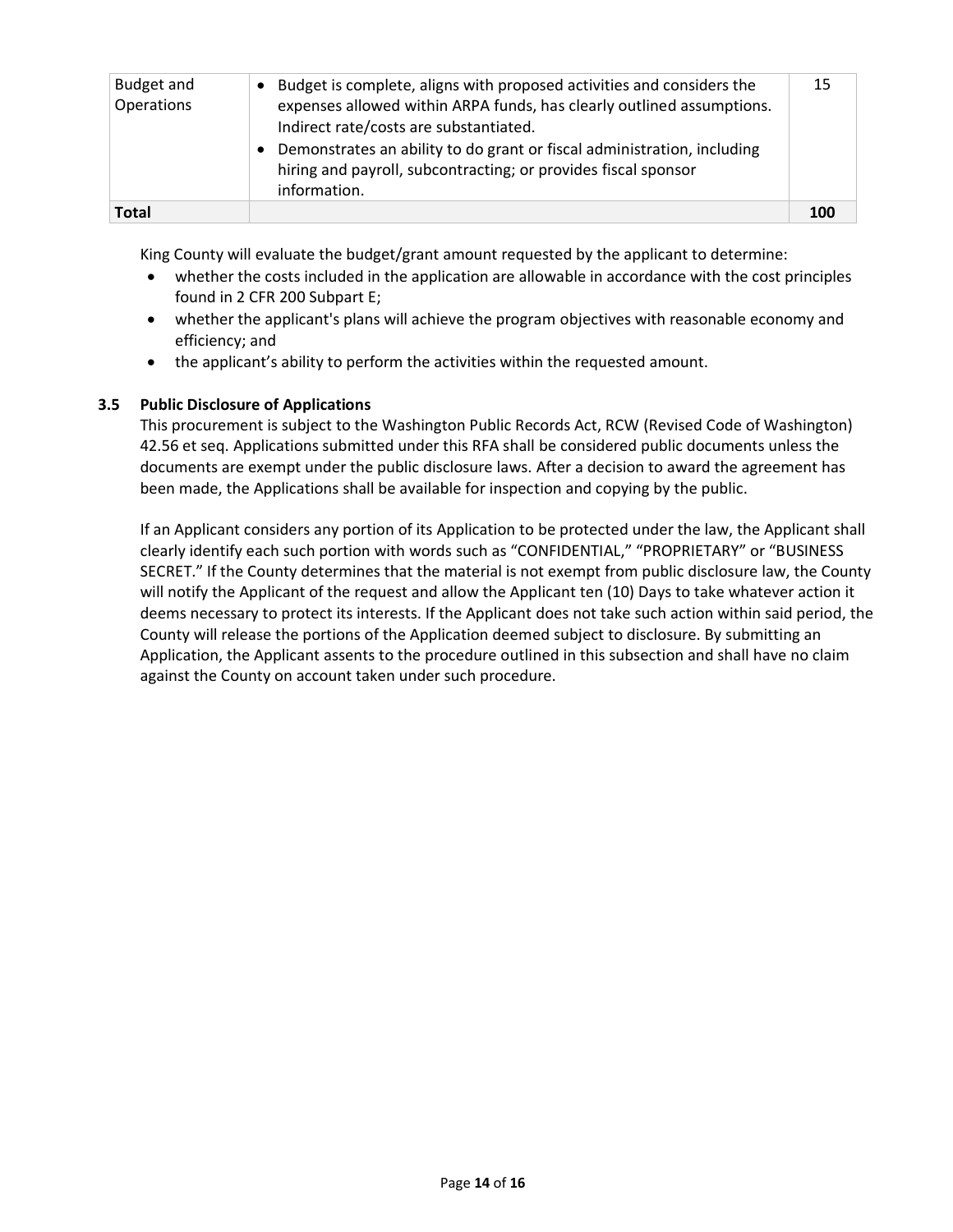## **APPENDIX A – APPLICATION QUESTIONS**

- 1. Specify what services from the program description you will provide, your approach to delivering on these services, and the frequency and volume of specific deliverables.
- 2. Describe your organization's communications strategies. What do you do well and why?
- 3. Describe your organization and how equity, racial and social justice is reflected in its vision, mission, values, and your approach to promoting equity and social justice internally and externally through programs and services. Please be specific about how your organization represents the communities you serve in all aspects of leadership.
- 4. Describe your intended audiences/communities. Specifically:
	- a. What are the racial, ethnic and cultural identities, geographic areas, language, and other accessibility needs of the audiences/communities you serve?
	- b. Which audiences/communities trust you to be the storytellers and communication channels, and how do you know this level of trust exists?
	- c. What do you know about the current level of trust between your audiences/communities and King County government?
	- d. If applicable, please describe any formal or informal partnerships that could help us better understand additional audiences/communities you are able to reach.
- 5. How do your audiences/communities most effectively receive communication? And can you explain why that is? Please be specific about the most effective methods and strategies for *each* of the communities you reach.
	- a. How do you quantify your reach (e.g., subscribers, views, email open rates, click through)
- 6. What is your experience with the public sector? Either working directly with a government or public agency, or covering/reporting on a government or public agency?
	- a. The County desires a shared commitment with its partners to accountability and transparency and maintaining independence and journalist integrity is important to building community trust. How would you approach providing King County an opportunity to adjust and correct issues raised for the good of the community?
- 7. Describe your organization's existing capacity to do communications work. What kinds of communication materials do you currently produce, at what volume, and at what scale would this funding increase those communication products?
- 8. Please describe your timeline to start fulfilling the contract deliverables (producing the communications content, such as your first article, newsletter, video, etc.)
- 9. Please describe your organization's current capacity to administer and manage funding, such as compiling invoices, tracking and reporting on expenditures, and maintaining receipts.
- 10. What is the total amount of funding requested? (Please also fill out the budget worksheet).
- 11. Please provide your organization's legal status, through your EIN (Employer Identification Number) or 501c status.
	- a. Or, do you have a fiscal sponsor? If so, please provide the following information: